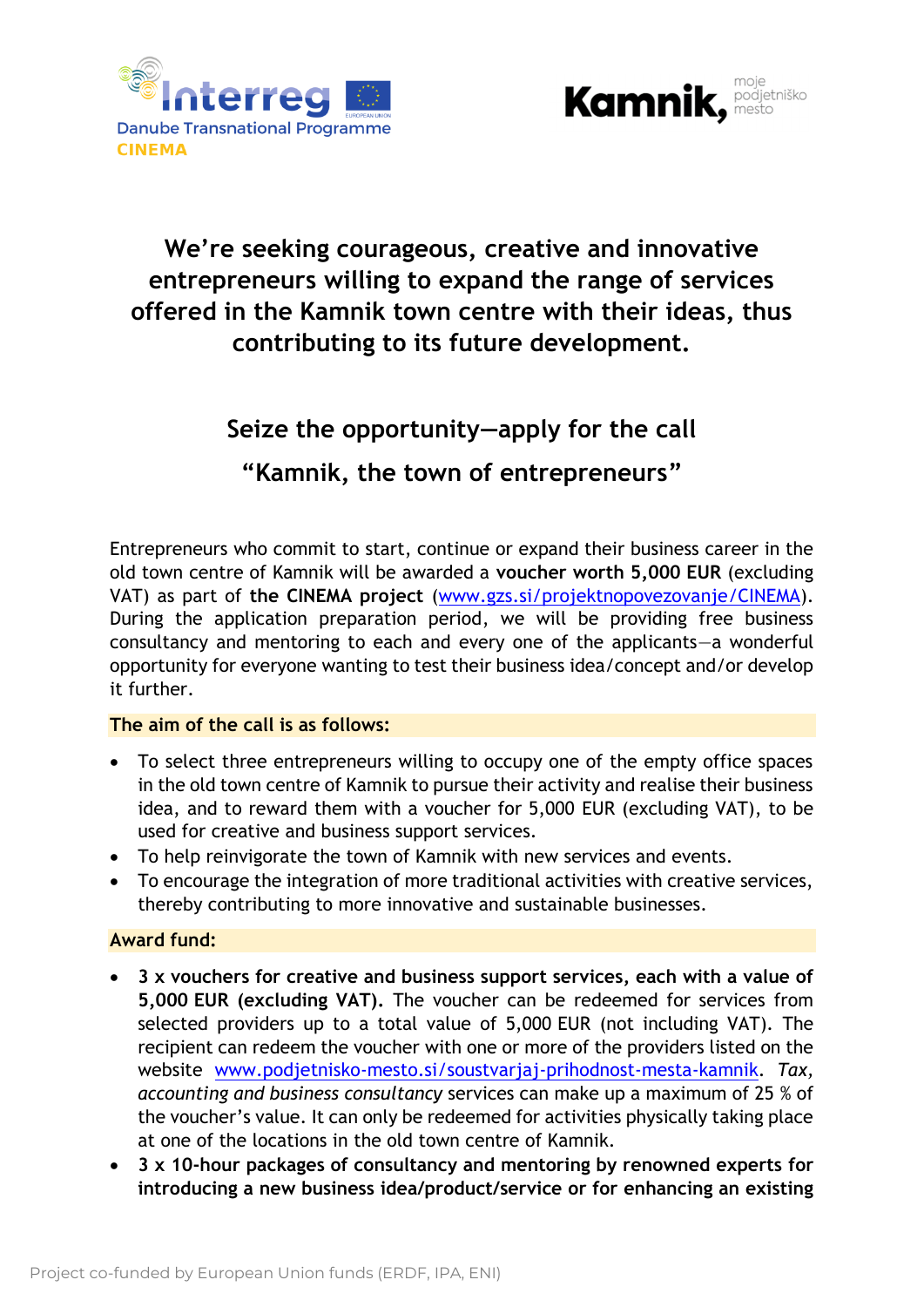



**activity in the Kamnik city centre.** The list is available at *[www.podjetnisko](http://www.podjetnisko-mesto.si/soustvarjaj-prihodnost-mesta-kamnik)[mesto.si/soustvarjaj-prihodnost-mesta-kamnik.](http://www.podjetnisko-mesto.si/soustvarjaj-prihodnost-mesta-kamnik)*

• **3 x promotional activity packages** The selected business ideas or new entrepreneurs in Kamnik will be promoted on our website *[www.podjetnisko](http://www.podjetnisko-mesto.si/)[mesto.si](http://www.podjetnisko-mesto.si/)*, online and on social networks through the *Kamnik, moje podjetniško mesto* campaign, through our project partners (the Chamber of Commerce and Industry of Slovenia, RRA LUR, the Municipality of Kamnik) at a special event in Kamnik in 2022, as well as on other occasions.

#### **Free services available to all applicants for the duration of the call**

While the call is open, our experts will be available free of charge to all the applicants during the application phase, in order to:

- test your new business idea or develop an existing one, assess the realistic prospects for its development and formulate an outline of a business plan.
- Contact consultants in the fields of business creation and get help with registering a new business or branch office and on the terms and conditions for specific business activities.
- Get information on the business support environment in Kamnik.
- Check out the premises available in Kamnik to realise your business idea.
- Examine other available sources of financing for your business idea, and
- receive help and consultation on drafting the application.

#### **Conditions for participation**

- The call is open to all enterprises/businesses and other entities registered in any EU member countries.
- The call is open to all businesses (companies, sole traders, natural persons with a registered activity, cooperatives and social enterprises) that have already begun operation in the Kamnik town centre from and including 1 September 2021, or those that intend to do so by 30 September 2022 at the latest, in the vacant premises described at: [www.podjetnisko-mesto.si/prostor-kjer-vasa](http://www.podjetnisko-mesto.si/prostor-kjer-vasa-podjetniska-ideja-dozori/)[podjetniska-ideja-dozori/](http://www.podjetnisko-mesto.si/prostor-kjer-vasa-podjetniska-ideja-dozori/) or other premises in the old town of Kamnik in the area protected by the decree (the area of the old town is defined in the current Decree on the declaration of the old town of Kamnik as a cultural and historical monument, the content of which is available at [www.kamnik.si/obcina](http://www.kamnik.si/obcina-kamnik/predpisi/odloki)[kamnik/predpisi/odloki\)](http://www.kamnik.si/obcina-kamnik/predpisi/odloki).
- The voucher redemption contract may only be entered into with a legal or natural person who will have their activity entered into the Business or Tax register by 1 July 2022 at the latest.

#### **Business idea/concept selection criteria**

All the received applications will be evaluated by a three-member commission. Applications that satisfy all the formal conditions and fulfil the selection criteria will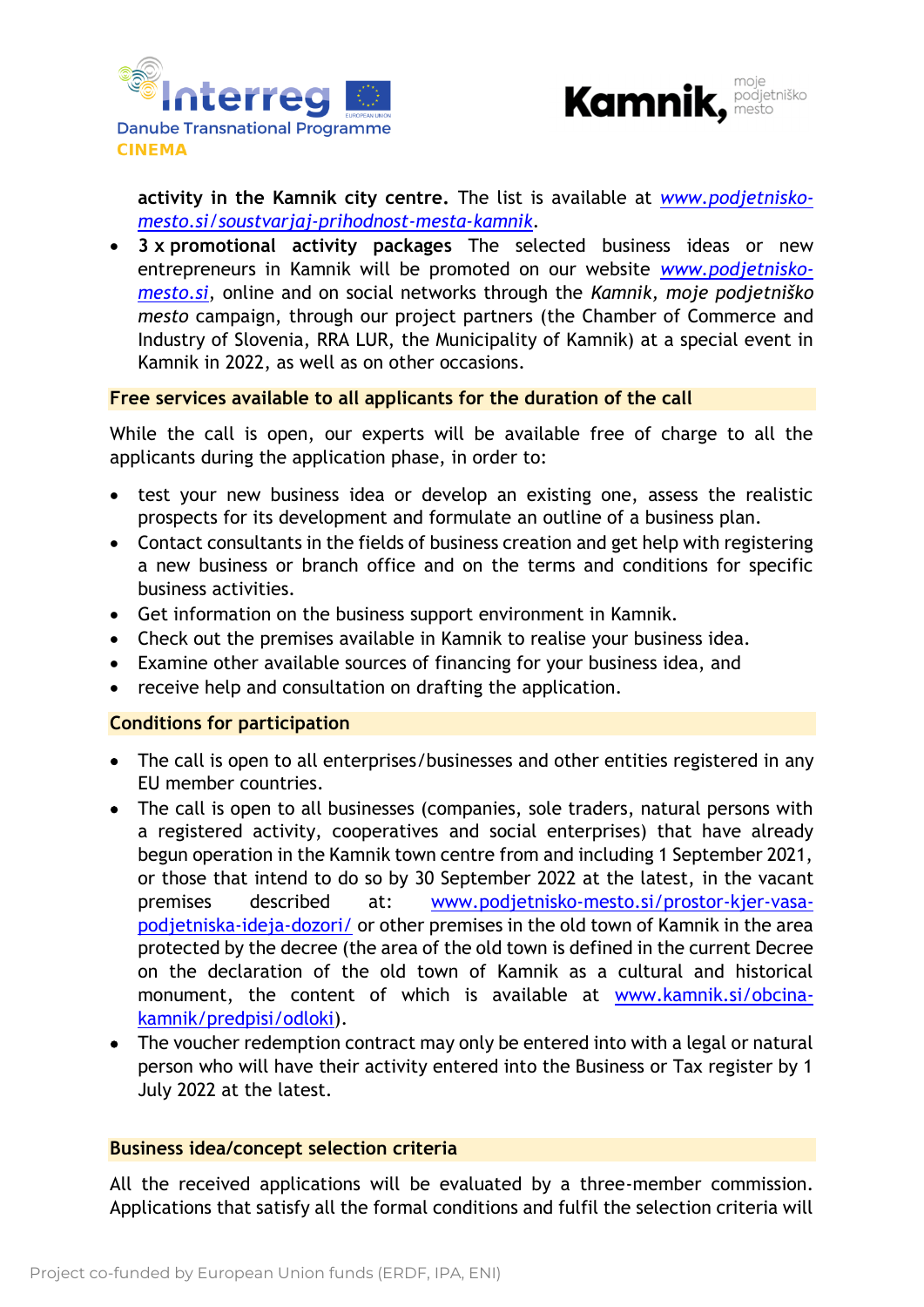



be selected and the applicants will be invited to sign contracts in order to receive the awards from the fund. If multiple equivalent applications are received, those that were submitted earlier will be prioritised. The commission's decision cannot be appealed. In evaluating the applications, the commission will apply the following criteria:

- The business idea/concept presented must contribute to the revitalisation of the Kamnik town centre.
- The business plan/concept submitted must demonstrate cost-effectiveness and feasibility.
- The applicants undertake to keep pursuing the business activity or business concept on the site for at least one year after the conclusion of the CINEMA project (at least until 31 December 2023) in the same form as described in their submission or in an essentially similar form.
- The applicants pledge not to use the award funds for business premises outside of Kamnik or at other locations.

#### **How to apply:**

- Read and **familiarise yourself with the terms of the call**. Examine the supplemental material and the model contract for the use of resources from the award fund.
- **Fill in the application form.** To arrange a free consultation on filling in the application form or about your business idea, please email us at [projects@gzs.si.](mailto:projects@gzs.si) The application form consists of three parts combined into a single form: Application, Declaration and a mandatory Annex (summarising the business plan)
- You can attach further documents that substantiate your statements in the application (references, company registration data, etc.).
- Sign the application, convert it into a PDF file and submit it by e-mail to [projects@gzs.si.](mailto:projects@gzs.si)

The call documentation is available at [www.podjetnisko-mesto.si,](http://www.podjetnisko-mesto.si/) though on request, we can also send you the documentation and application form by e-mail.

You will receive immediate confirmation of your application. The application documentation will be examined by an expert commission who will notify you of their decision no later than 20 days after the opening of the applications. Once all the bonuses have been distributed, the award fund will be closed, but individual basic consultations will still be available on a limited basis to those interested in setting up a business in the centre of Kamnik.